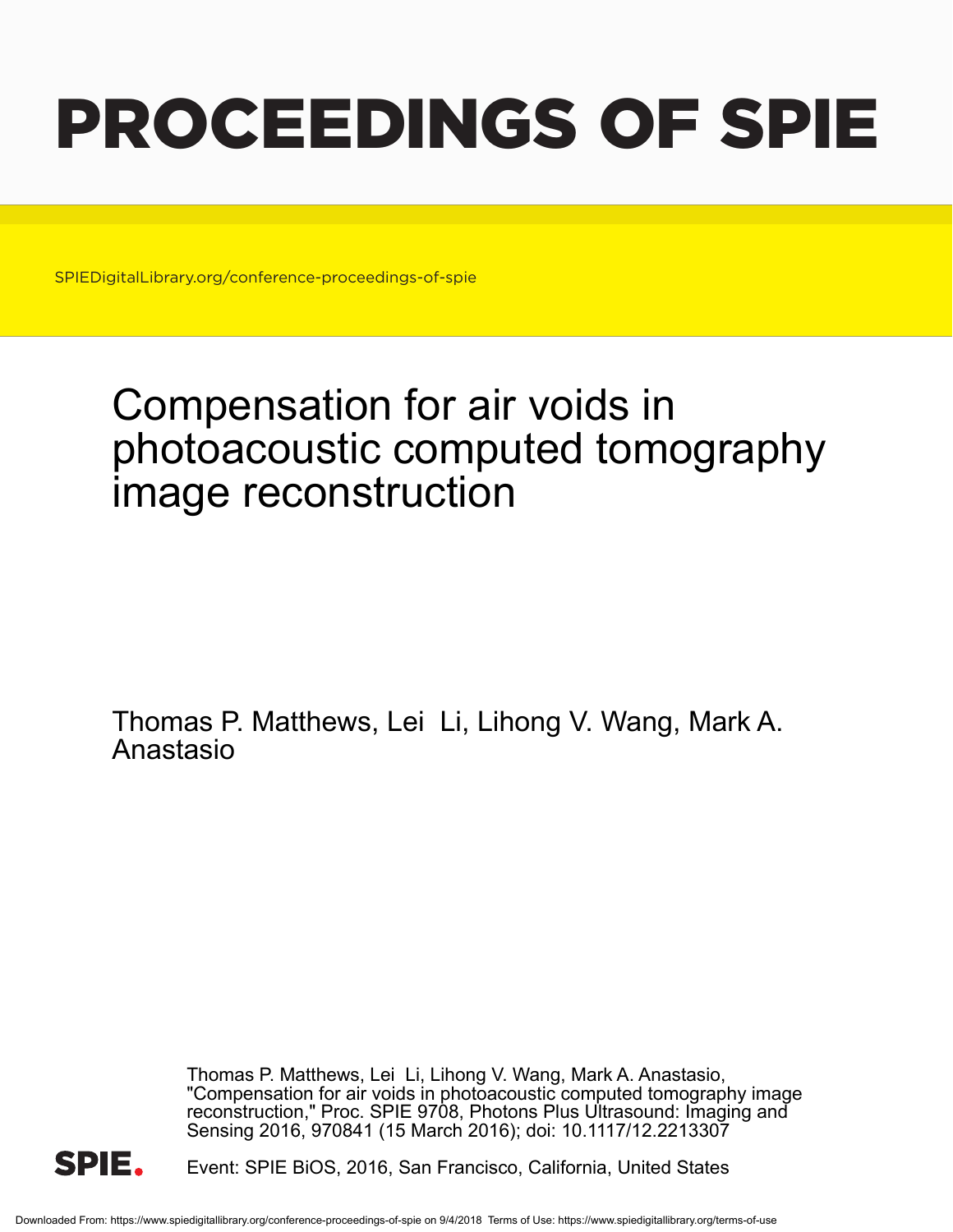### Compensation for air voids in photoacoustic computed tomography image reconstruction

Thomas P. Matthews<sup>a</sup>, Lei Li<sup>a</sup>, Lihong V. Wang<sup>a</sup>, and Mark A. Anastasio<sup>a</sup>

<sup>a</sup>Department of Biomedical Engineering, School of Engineering and Applied Science, Washington University in St. Louis, St. Louis, MO 63130

#### ABSTRACT

Most image reconstruction methods in photoacoustic computed tomography (PACT) assume that the acoustic properties of the object and the surrounding medium are homogeneous. This can lead to strong artifacts in the reconstructed images when there are significant variations in sound speed or density. Air voids represent a particular challenge due to the severity of the differences between the acoustic properties of air and water. In whole-body small animal imaging, the presence of air voids in the lungs, stomach, and gastrointestinal system can limit image quality over large regions of the object. Iterative reconstruction methods based on the photoacoustic wave equation can account for these acoustic variations, leading to improved resolution, improved contrast, and a reduction in the number of imaging artifacts. However, the strong acoustic heterogeneities can lead to instability or errors in the numerical wave solver. Here, the impact of air voids on PACT image reconstruction is investigated, and procedures for their compensation are proposed. The contributions of sound speed and density variations to the numerical stability of the wave solver are considered, and a novel approach for mitigating the impact of air voids while reducing the computational burden of image reconstruction is identified. These results are verified by application to an experimental phantom.

Keywords: photoacoustic computed tomography, image reconstruction, acoustic heterogeneity

#### 1. INTRODUCTION

Photoacoustic computed tomography (PACT) is a hybrid imaging modality that combines optical image contrast with the high resolution of acoustic detection.<sup>1,2</sup> It has a wide variety of potential applications, ranging from pre-clinical small animal imaging to clinical human measurements.<sup>2</sup> In PACT, a short optical pulse is used to illuminate an object of interest. The light is then absorbed, resulting in the generation of an acoustic wave via the photoacoustic effect. The pressure wave is measured by a collection of ultrasound transducers surrounding the object. The image reconstruction problem is to estimate the absorbed optical energy density, or equivalently the initial pressure distribution, from the pressure measurements collected at the transducers.

Most PACT image reconstruction methods are based on simplistic models that assume that the medium is acoustically homogeneous.<sup>3</sup> This assumption is often violated in practice. For example, in small animal imaging, air voids exist in the lungs, stomach, and gastrointestinal system. Ignoring these sources of acoustic heterogeneity can lead to artifacts in the reconstructed images. $4-6$  Methods based on the acoustic wave equation are able to overcome this limitation by accounting for variations in the sound speed and density. However, strong acoustic heterogeneities can lead to instability or phase errors in numerical wave solvers. Given the large differences between the acoustic properties of water (or tissue) and air, accounting for air voids represents a significant challenge.

Here, we consider the impact of air voids on PACT image reconstruction and give procedures for their compensation. The contributions of sound speed and density variations to the numerical stability of the wave solver are considered, and a novel approach for mitigating the impact of air voids while reducing the computational burden of image reconstruction is identified.

Further author information: (Send correspondence to Mark A. Anastasio, Lihong V. Wang) Mark A. Anastasio: E-mail: anastasio@wustl.edu, Lihong V. Wang: Email: lhwang@seas.wustl.edu

> Photons Plus Ultrasound: Imaging and Sensing 2016, edited by Alexander A. Oraevsky, Lihong V. Wang Proc. of SPIE Vol. 9708, 970841 · © 2016 SPIE · CCC code: 1605-7422/16/\$18 · doi: 10.1117/12.2213307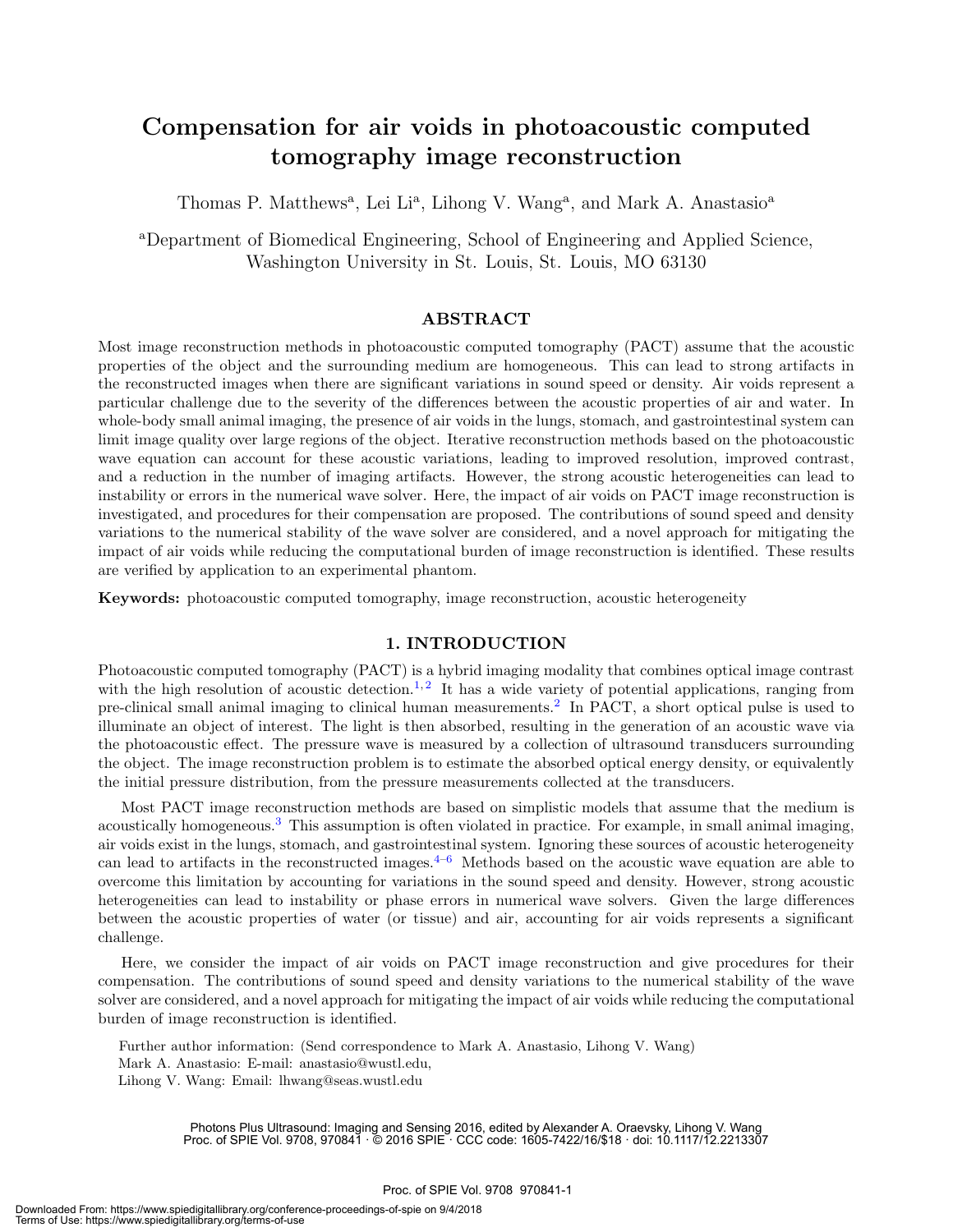#### 2. THEORY

In this work, we employ the first-order k-space pseudospectral wave solver.<sup>7,8</sup> Ignoring attenuation and dispersion and assuming the wave propagation is linear, this approach solves the pair of coupled first-order differential equations

$$
\rho(\mathbf{r})\frac{\partial \mathbf{u}(\mathbf{r},t)}{\partial t} = -\nabla p(\mathbf{r},t)
$$
\n(1)

$$
\frac{1}{\rho(\mathbf{r}) c(\mathbf{r})^2} \frac{\partial p(\mathbf{r}, t)}{\partial t} = -\nabla \cdot \mathbf{u}(\mathbf{r}, t),
$$
\n(2)

where  $\rho(\mathbf{r})$  is the density,  $c(\mathbf{r})$  is the sound speed,  $\mathbf{u}(\mathbf{r},t)$  is the particle velocity, and  $p(\mathbf{r},t)$  is the pressure. When these coupled differential equations are solved numerically, it is necessary to introduce discrete representations of the above variables. Given that the first-order k-space method involves frequent computation of the Fourier transform, it is natural to employ a pixel-basis. For simplicity, we assume here that the pixels are square. Ignoring the density variations, the wave solver is numerically stable when  $^{7,9}$ 

$$
\sin\left(\pi \text{CFL}/2\right) \le \frac{c_{ref}}{c_{max}},\tag{3}
$$

where CFL is the Courant-Friedrichs-Lewy number, defined as CFL  $\equiv c_{ref}\Delta t/\Delta x$ ,  $\Delta t$  is the time step,  $\Delta x$  is the pixel size along one dimension,  $c_{ref}$  is the reference sound speed used in the k-space operator, and  $c_{max}$  is the largest sound speed value over the simulation grid. In practice, it is often necessary to satisfy even stricter criteria when the density is heterogeneous and to avoid significant phase errors. For example, we found that  $\Delta x \leq \lambda_{min}/3$  resulted in better numerical accuracy for strongly acoustically heterogeneous media. As a result, the reference sound speed, the pixel size, and the time step were chosen based on the following criteria:

$$
c_{ref} = c_{max} \tag{4}
$$

$$
\Delta x \le \frac{\lambda_{min}}{3} = \frac{c_{min}}{3f_{max}}\tag{5}
$$

$$
\Delta t \le \frac{\eta \Delta x}{c_{ref}} \quad (\text{CFL} \le \eta), \tag{6}
$$

where  $\lambda_{min}$  is the smallest wavelength that must be simulated,  $f_{max}$  is the maximum temporal frequency,  $c_{min}$ is the smallest sound speed value over the simulation grid, and  $0 < \eta < 1$  is a constant. When air voids are present, these criteria can result in very strict conditions for  $\Delta x$  and  $\Delta t$ . For example, consider the case where  $f_{max} = 5$  MHz. Then, using the stricter criteria,  $\Delta x \le 22 \ \mu m$  and, for  $\eta = 0.5$ ,  $\Delta t \le 7.4$  ns (equivalent to a sampling frequency of 135 MHz).

Here, we propose a heuristic method for reducing the computational burden associated with the numerical wave solver. Due to the large differences in the acoustic properties of air and tissue (or water), most of the energy of an incoming pressure wave is reflected at the air-tissue interface. This holds true even if only density variations are considered. For example, consider the energy reflected at a planar interface for a normally incident wave<sup>10</sup>

$$
R_{\text{energy}} = \frac{(Z_w - Z_a)^2}{(Z_w + Z_a)^2},
$$

where  $Z = \rho c$  is the acoustic impedance,  $Z_w$  is the acoustic impedance of water, and  $Z_a$  is the acoustic impedance of air. When both sound speed and density variations are considered,  $R_{\text{energy}} = 0.999$ . When only density variations are considered,  $R_{\text{energy}} = 0.995$ . By ignoring the sound speed variations, the minimum wavelength  $\lambda_{\text{min}}$  is greatly increased, allowing use of much larger step sizes. This increased step size further permits use of a large time step, further reducing the computational burden of the numerical wave solver. This strategy could be particularly useful for 3D image reconstruction problems, where the small pixel size necessitated by the air voids might otherwise make the problem computational infeasible.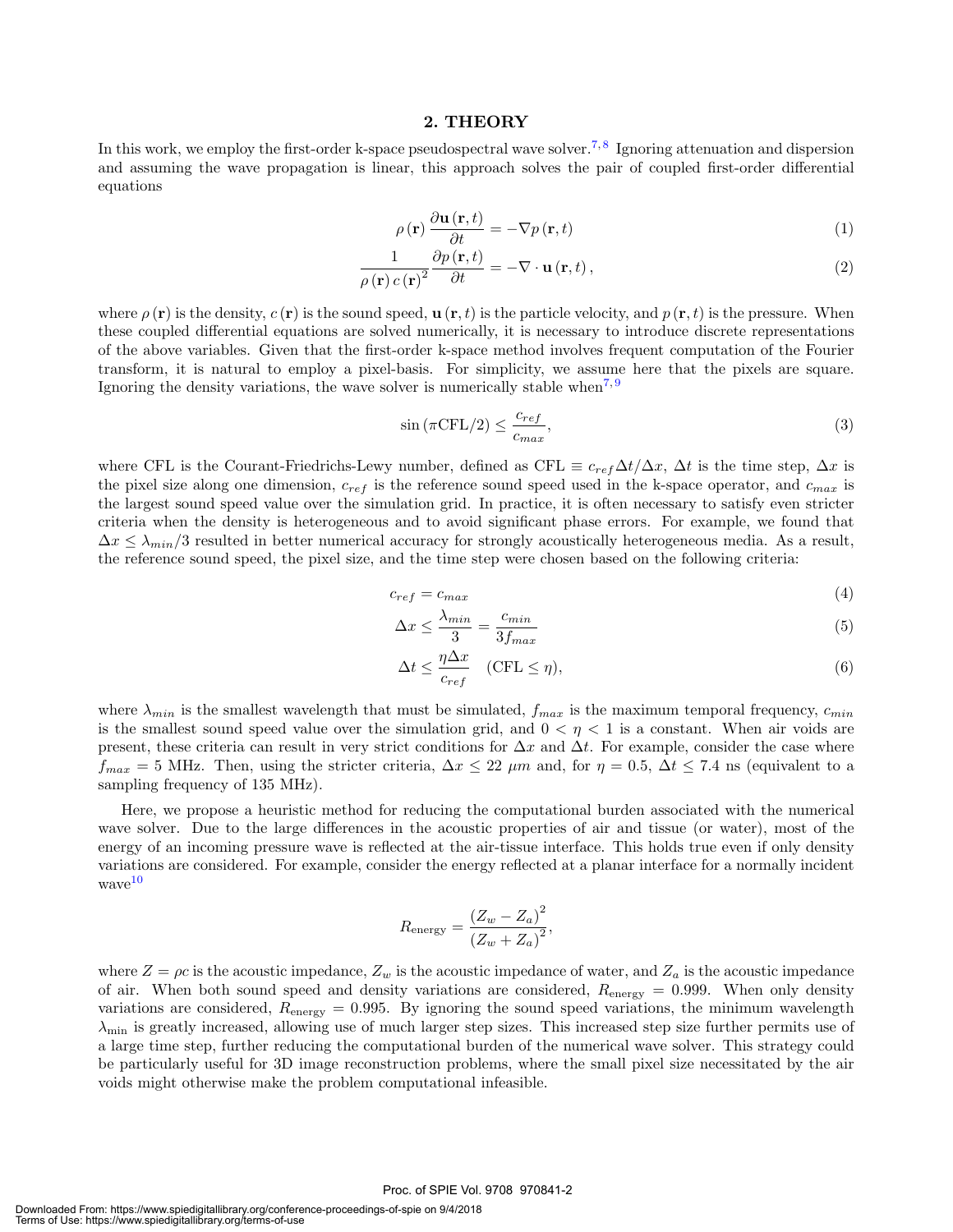#### 3. NUMERICAL SIMULATION STUDIES

#### 3.1 Methods

Numerical phantoms for the initial pressure distribution, the sound speed, and the density were generated and are shown in Fig. 1. This phantom was chosen to mimic an experimental phantom, described in Section 4. The measurement system consisted of a circular transducer array with 512 transducers and a radius of 25 mm.



Figure 1: Numerical phantoms of (a) the normalized initial pressure distribution, (b) the sound speed and the density.

The transducers were evenly distributed about the ring. The phantoms were discretized on a 2D Cartesian grid with  $2560 \times 2560$  pixels and a pixel size of 20  $\mu$ m. The pressure data at the transducer locations was simulated using the k-Wave toolbox.<sup>11</sup> The simulation was run for 3870 time steps with a sampling rate of 148 MHz, corresponding to about 32.25  $\mu$ s. In this case,  $\eta = 0.5$ . The images were reconstructed using a full-wave iterative image reconstruction method based on the MFISTA-TV optimization method.<sup>3,12</sup> In this approach, an estimate of the absorbed optical energy density is obtained by minimizing an objective function consisting of a data fidelity term, which quantifies the agreement with the measured data, and a total-variation (TV) regularization function. The absorbed optical energy density was not estimated within the air void. For most results, the same pixel size and time step were employed for the reconstruction. When evaluating the heuristic strategy of modeling only density variations, a  $1280 \times 1280$  grid was employed with a pixel size of 40  $\mu$ m. The sampling rate was likewise decreased to 74 MHz. This resulted in the same CFL number for both pixel sizes. A regularization parameter value of  $10^{-4}$  was employed in all cases.

#### 3.2 Results

The impact of ignoring air voids is seen in Fig. 2. When the medium is assumed to be acoustically homogeneous, the reconstructed image possesses artifacts that are seen emanating from the object towards the source of heterogeneity (see Fig. 2a). These artifacts are absent in the reconstructed image obtained assuming the true acoustically heterogeneous medium (see Fig. 2b).

Similar errors are seen when the location of the air void is not precisely known. Images were reconstructed assuming the true size, shape, and acoustic properties of the air void, but with the center of the air void shifted from its true location. A shift, even as small as 0.2 mm, is enough to result in highly visible artifacts (see Fig. 3). Determining the air void location through trial and error is hindered by the computational burden resulting from the strict numerical stability and accuracy criteria described in Section 2.

Here, a heuristic strategy for reducing the computational burden by assuming a constant sound speed, but a variable density is proposed. Images were reconstructed with a larger pixel size of 40  $\mu$ m and a smaller sampling rate of 74 MHz assuming both a homogeneous sound speed and the true sound speed. From the error maps in Fig. 4, it is clear that, under these conditions, assuming a constant sound speed results in a more accurate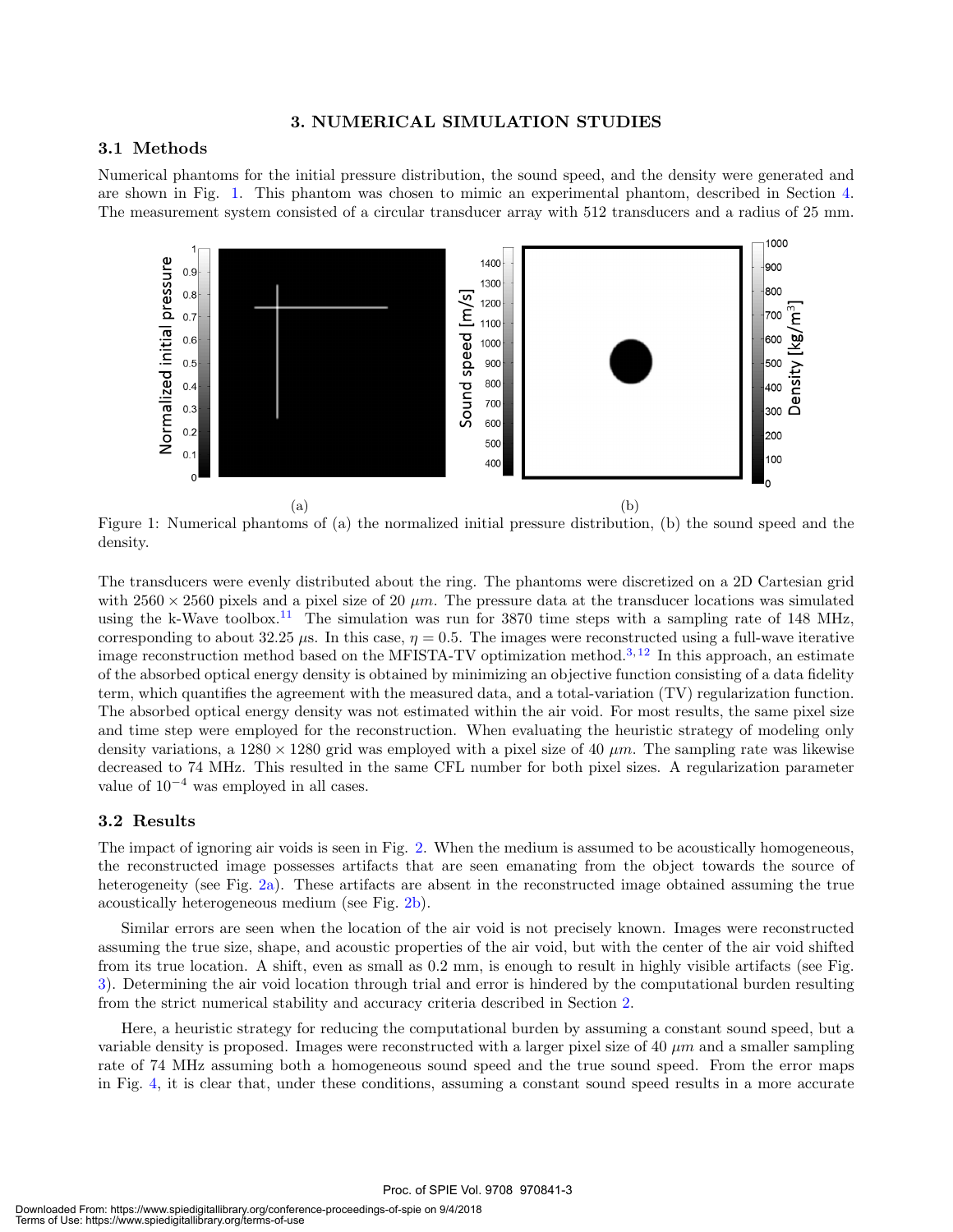

Figure 2: Images reconstructed using MFISTA assuming (a) a homogeneous acoustic medium and (b) the true acoustically heterogeneous medium. Images are shown after 40 iterations in a grayscale window of [0.0, 1.0]. (c) Profiles through the reconstructed images at  $y = 0$  mm.



Figure 3: Images reconstructed using MFISTA where the location of the air void has been shifted 0.2 mm from its true location in (a) the x-direction and (b) the y-direction. The size and acoustic properties of the air voids otherwise match the true phantom. Images are shown after 40 iterations in a grayscale window of [0.0, 1.0].

reconstructed image than that obtained with the true sound speed distribution. This is due to the introduction of numerical errors in the latter case. For this pixel size, the small wavelength components of the pressure wave cannot be accurately modeled as the wave passes through the low sound speed region of the air void.

#### 4. EXPERIMENTAL RESULTS

The impact of air voids was also investigated using experimental measurements. Similar to the simulation studies, the experimental results were obtained on a system consisting of a circular array with 512 elements and a radius of 25 mm. The transducers were cylindrically focused and had a central frequency of 5 MHz. More information on this system can be found in.<sup>13</sup> The phantom was cylindrical in shape with a 4 mm air void located at the center. The cylindrical was composed of 2% agar by weight. Two strongly absorbing black hairs were placed next to the air void (See Fig. 5). The pressure data was recorded at a sampling rate of 40 MHz for 1300 time steps, corresponding to 32.5  $\mu s$ .

The images were reconstructed using MFISTA-TV.<sup>3,12</sup> The simulation grid consisted of 2048  $\times$  2048 pixels with a pixel size of 0.25 mm. The measured pressure data was upsampled to a sampling rate of 120 MHz by use of linear interpolation, and a Hann-window low-pass filter with a cutoff frequency of 6 MHz was applied to each time trace. A step size of  $1/3$  and a regularization parameter value of  $10^{-3}$  were employed.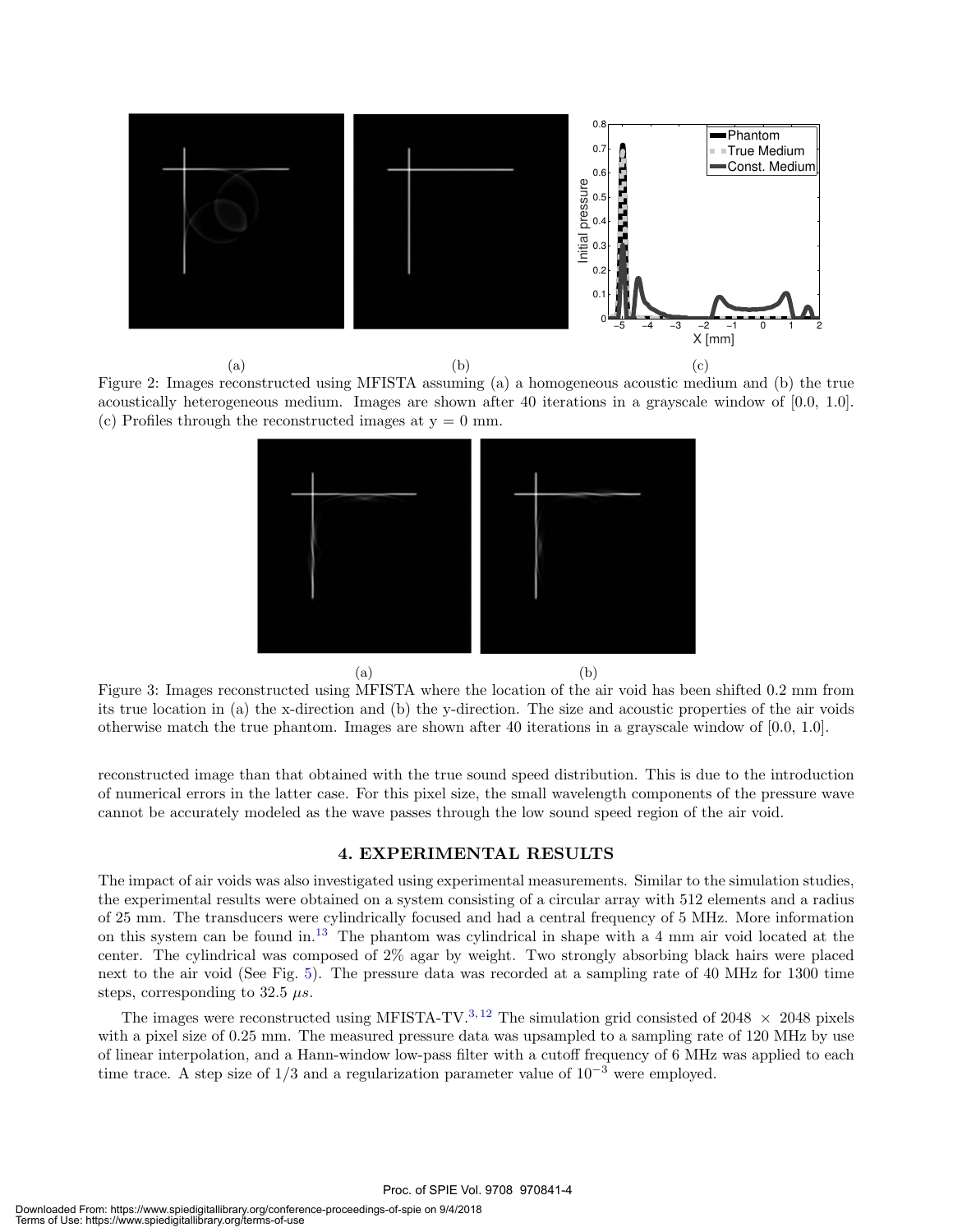

Figure 4: (a) Reconstructed image and (b) error map for the case where the sound speed and density variations of the medium are included. (c) Reconstructed image and (d) error map for the case where only density variations are included. The reconstructed images are shown after 40 iterations in a grayscale of [0.0, 1.0]. The error maps are shown in a grayscale of [-0.2, 0.2].

While the impact of the air void can obviously be seen, determining its location from the reconstructed image is still challenging. To identify the location of the air void, the air void was segmented from photograph of the phantom. This photograph was scaled to match the true size of the air void. The photograph was then co-registered with the reconstructed image obtained assuming a homogeneous medium using the locations of the two hairs. The location of the air void was further adjusted to correct for the perspective of the photograph. From this, an acoustic model for the medium was developed assuming typical values for the sound speed and density of air and water. The acoustic properties of the agar were not treated separately from the larger water bath.

Images were reconstructed assuming an acoustically homogeneous medium and the heterogeneous medium obtained by the procedure above (See Fig. 5). When a homogeneous medium is employed, the reconstructed image contains significant artifacts, similar in nature to those seen in the computer simulation studies. These artifacts are eliminated when the estimated acoustic properties of the air void are included in the model.



Figure 5: (a) A photograph of the experimental phantom. Images reconstructed assuming (b) a homogeneous medium and (c) the estimated acoustic properties of the air void. The reconstructed images are shown in a grayscale window of [0.00, 0.25].

#### 5. SUMMARY

The presence of air voids can lead to significant artifacts in reconstructed images if the medium is assumed to be acoustically homogeneous. Image reconstruction methods based on the acoustic wave equation that explicitly